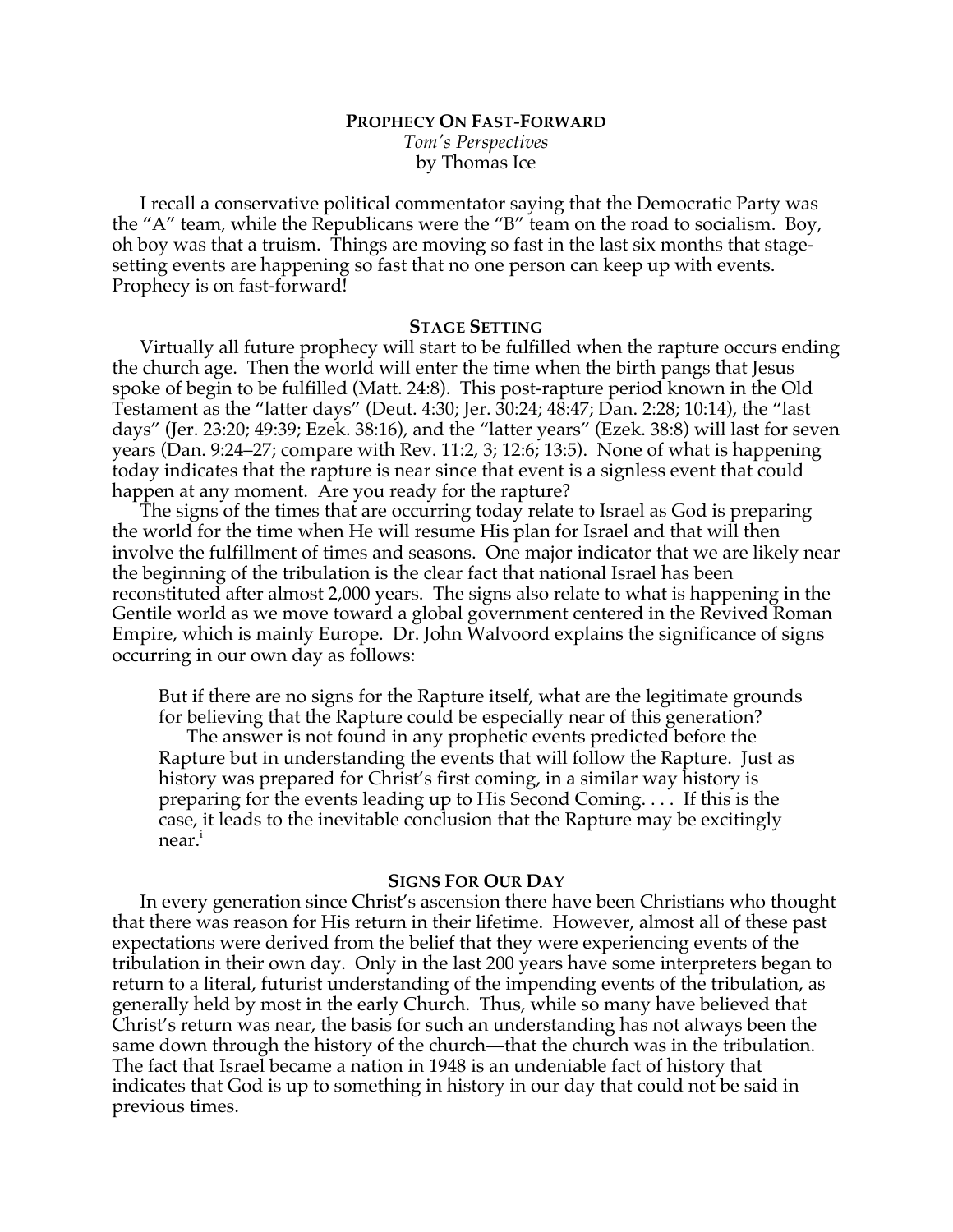God's plan for history always moves forward in relation to what He is doing with Israel. Thus, the fact that Israel has been and continues to be reconstituted as a nation is prophetically significant, so significant that it makes Israel God's "super-sign" of the end times. Were Israel not a nation again it would be impossible for events of the end time to occur since so many of them take place in that tiny country or in reference to her. But she has returned and so it is that all other aspects of Bible prophecy are also being prepared for the grand finale of history.

Recently we have seen that the European Union threatened and warned Israel about no being open to the so-called "two-state solution" of the Arab-Israeli conflict in their effort to impose a human solution to the conflict.

The prospect of a new hawkish government, with Israel Beiteinu chairman Avigdor Lieberman as a possible foreign minister, will be seen in Europe as a setback to the Middle East peace process.

"Let me say very clearly that the way the European Union will relate to an [Israeli] government that is not committed to a two-state solution will be very, very different," said Javier Solana, the EU's foreign and security affairs chief.<sup>ii</sup>

New Israeli Prime Minister, Binyamin Netanyahu, is opposed to the two-state solution, which is the EU's framework for dealing with the problem. Whatever the supposed human solution affixed to this crisis will bring, the situation will not be genuinely solved until our Lord returns and imposes His will as the ultimate solution to the situation.

Since the election of Obama to the White House, we also see the United States changing from a sympathetic supporter of Israel to one who will be pressing for an imposed solution. New Secretary of State, Hilary Clinton is said by observers of the Mid-East Conflict to have shifted her pro Israel position she displayed as a U. S. Senator from New York.

Morton A. Klein, President of the Zionist Organization of America, is just one of many supporters of Israel who say that Hillary Clinton, an outspoken supporter of a Palestinian state, has made an anti-Israel switch of late. Klein writes that the U.S. Secretary of State, once a "reliable and vocal supporter of Israel," has now taken many positions that are not in Israel's interest.<sup>iii</sup>

#### **GLOBALISM**

When George W. Bush was president he was ostracized and viciously attacked for acting upon the national interests of the United States within the now dominate global environment. As a pronounced citizen of the world, Obama instead insists that we must all shoulder "the burdens of global citizenship."iv Thus, the United States of America, the last major holdout against global governance, has under President Obama joined efforts to deal with most matters within the framework of globalism. Whatever reluctance was shown in the past, America has now officially under the Obama administration joined the global community lock, stock, and barrel.

Scripture teaches that the Antichrist will rise to power out of a federation of nations that correlate in some way with the Roman Empire of two thousand years ago. Dr. J. Dwight Pentecost explains: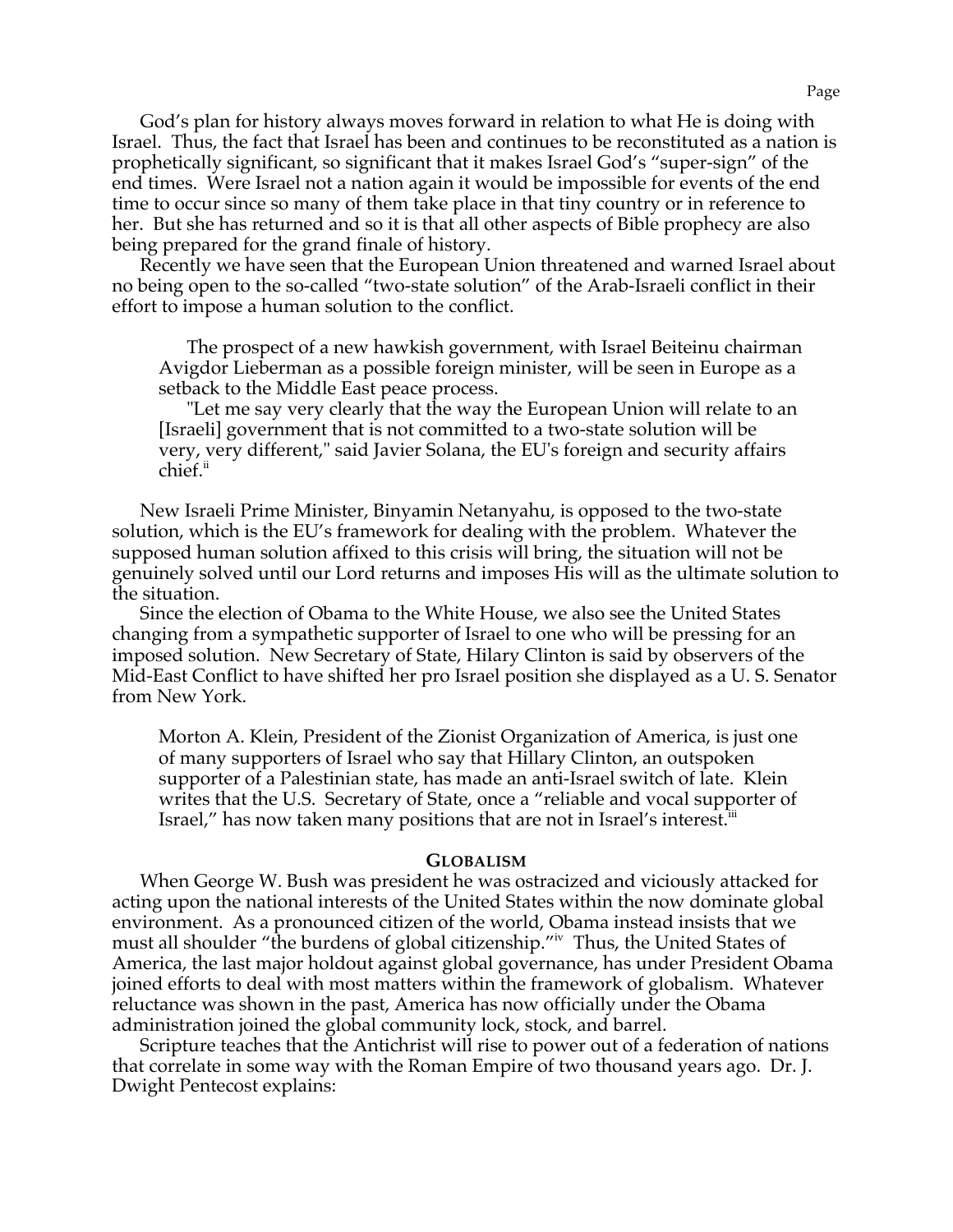Now, when we turn to the prophecies of Daniel 2 and 7 and to Revelation 13 and 17 and other parallel passages, we find that at the end time, during the Tribulation period, the final form of Gentile world power is a federation of ten separate nations, the ten toes or ten horns. It seems as though Europe's leaders are advocating that which Daniel prophesied hundreds of years before Christ, when he said that the final form of Roman world power would be a federation of independent states who elect one man to take authority over them while maintaining their own sovereign authority. The more movement we see in Europe for a common market and a federation of nations, the closer the coming of our Lord must be. $v$ 

One would have to be totally ignorant of developments within the world of our day to not admit that through the efforts of the European Union Humpty Dumpty is finally being put back together again. This is occurring, like all of the other needed developments of prophecy, at just the right time to be in place for the coming tribulation period. Prophecy popularizer, Hal Lindsey tells us: "A generation ago, no one could have dreamed that an empire formed of the nations that were part of old Rome could possibly be revived. But today, as Europe is on the advent of real unity, we see the potential fulfillment of another vital prophecy leading to the return of our Lord Jesus Christ."vi

#### **CONCLUSION**

British Prime Minister Gordon Brown has recently said concerning the global economic downturn that we all should seek global solutions. He further said that the world has never been more willing to see globalism as the answer to our problems, to which he also promised a bright future if we join arms and march in this direction. Henry Kissinger has recently said on multiple occasions that President Obama has a tremendous opportunity to steer America toward globalism in an effort to deal with our problems. Kissinger has further opined that only globalists can solve these problems in the area of economics, environment, agriculture, religion, political, and so on.

It may be true that mankind without God and His word cannot figure out how to solve the pressing problems of humanity without some kind of global governance. However, the realities concerning these matters are always and only found in the Bible and in our Lord's plan for the future as outlined through biblical prophecy. Some critics say that we become fatalists because we trust the veracity of Bible prophecy and thereby contribute to the decline of culture and society. Yet, how can we expect people to find biblical solutions to their problems when they are clearly and vocally in rebellion against God? What Bible-believing Christian would want the unbelieving world to succeed in solving the world's problems apart from God and His word? The Bible predicts this kind of direction and outcome because man is sinful and God is righteous. However, for any individual who will listen to God's word, He has provided a way of salvation through faith in our Lord Jesus Christ. Listen to Him. Maranatha!

### **ENDNOTES**

i John F. Walvoord, *Armageddon, Oil and the Middle East Crisis*, revised (Grand Rapids: Zondervan Publishing House, 1990), p. 217.